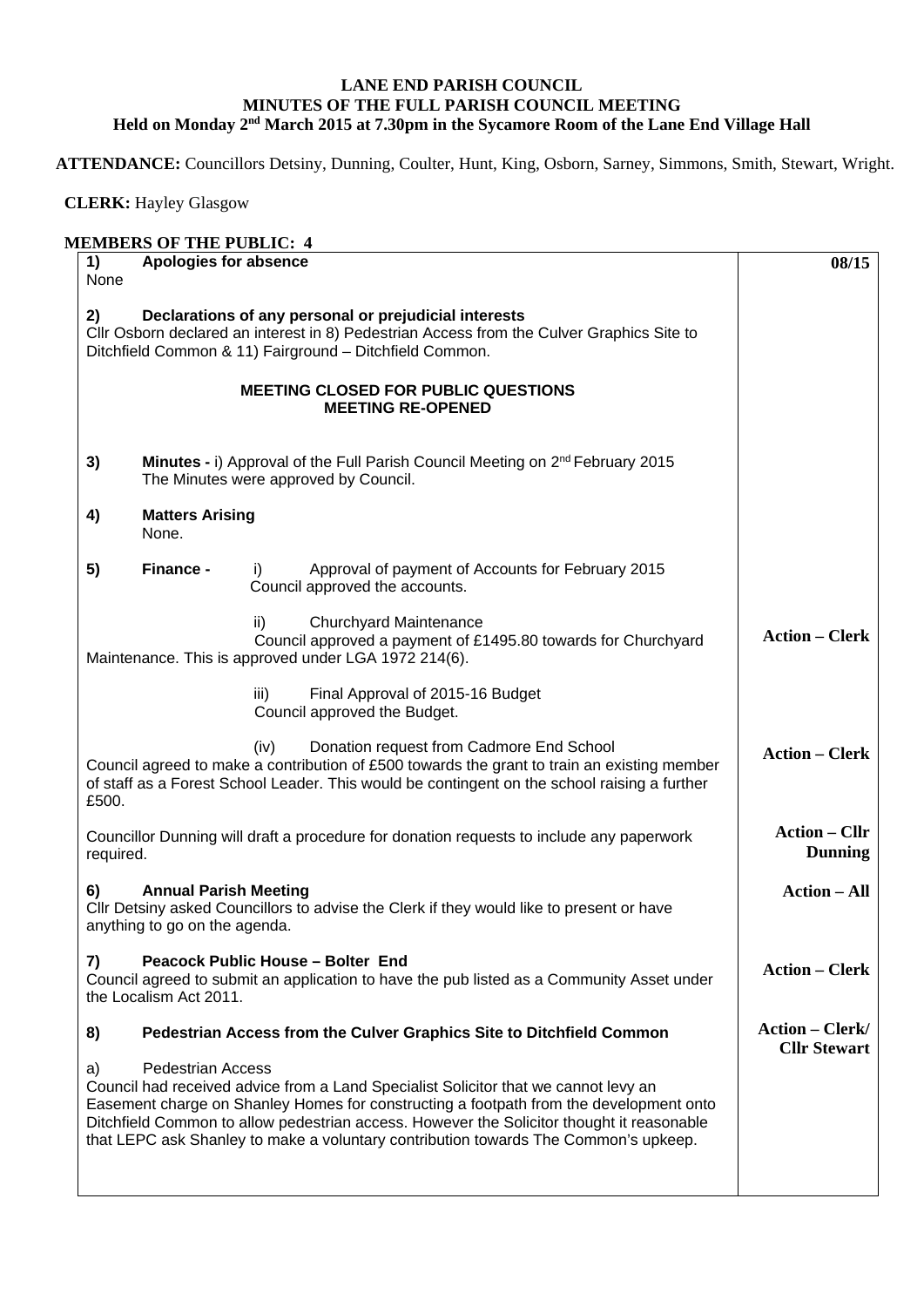|                                                                                                                                                                                                                                                                                                                                                                                                                                                                                                                                                                                                                                                                                                                                                                                                                                                                                  | 9/15                                                                                                              |
|----------------------------------------------------------------------------------------------------------------------------------------------------------------------------------------------------------------------------------------------------------------------------------------------------------------------------------------------------------------------------------------------------------------------------------------------------------------------------------------------------------------------------------------------------------------------------------------------------------------------------------------------------------------------------------------------------------------------------------------------------------------------------------------------------------------------------------------------------------------------------------|-------------------------------------------------------------------------------------------------------------------|
| b)<br>Sewage<br>Council agreed we should grant an Easement to Shanley for the construction of drainage<br>works from the development onto The Common. The Easement to be granted on the written<br>assurance that the works will be completed to the requirements of Thames Water and that all<br>works undertaken will guarantee adoption by the Authority.                                                                                                                                                                                                                                                                                                                                                                                                                                                                                                                     |                                                                                                                   |
| Council need to agree the amount we will ask for granting this Easement. All legal costs in<br>relation to this Easement need to be borne by Shanley.                                                                                                                                                                                                                                                                                                                                                                                                                                                                                                                                                                                                                                                                                                                            |                                                                                                                   |
| Cllr Stewart and The Clerk to meet with Shanley to progress matters.                                                                                                                                                                                                                                                                                                                                                                                                                                                                                                                                                                                                                                                                                                                                                                                                             |                                                                                                                   |
| <b>Bee Hive - Bunkers Allotments</b><br>9)<br>An allotment holder has made a request for a bee hive at the Bunkers Allotments. The Clerk<br>advised that a trained bee keeper would need to live in close promximaty to the allotments in<br>case it swarmed.<br>If this is the case, the Clerk needs to contact all allotment holders to obtain written consent.                                                                                                                                                                                                                                                                                                                                                                                                                                                                                                                |                                                                                                                   |
| <b>Wycombe Air Park Current Status</b><br>10)<br>Cllr Detsiny reported on the current status. The current lease between WDC and AAA expired<br>in Sept 2014. The lease has effectively now been taken over by Heli-air who previously were<br>just one of the tenants.<br>There are ongoing negotiations between Heli-air and WDC over a new lease.<br>The dispute is that WDC wish to see some commercial development on the site and Heli-air's<br>position is that the more development the more difficult it will be to run a commercially<br>successful airpark. WDC have stated publicly there are no plans for housing development.<br>WDC are now seeking expert advice from consultants, experienced in aviation, as to whether<br>their plans do threaten the viability of WAP.                                                                                        |                                                                                                                   |
| WDC have told JCC that in addition to everything else they are seeking to get agreement to 4<br>conditions that should improve the lives of residents:<br>*Respite in flying activities for residents (Village fetes/Weddings etc)<br>* GPS transponders to be fitted to ALL aircraft using the airpark<br>* Some control over future flying movements<br>* Quieter training aircraft with an increasing percentage being fitted with silencers. All this<br>explicitly means they will have to grant a long lease so that aircraft operators can get a<br>decent return on this new investment.                                                                                                                                                                                                                                                                                 |                                                                                                                   |
| Both parties appear to be keen to safeguard the future of Gliding.                                                                                                                                                                                                                                                                                                                                                                                                                                                                                                                                                                                                                                                                                                                                                                                                               |                                                                                                                   |
| 11)<br><b>Fairground - Ditchfield Common</b><br>Council agreed to a family fun fair on Ditchfield Common. Council agreed to charge £60 per<br>non-operational day & £120 per operational day. Council also requires a retainer fee of £400.<br>The dates are as follows $-$<br>Pull on 6th July<br>Open 9th July<br>Pull off 13th July.                                                                                                                                                                                                                                                                                                                                                                                                                                                                                                                                          | <b>Action – Clerk</b>                                                                                             |
| <b>Clerk's report</b><br>12)<br>It was noted that Forge Cottage is for sale. Cllr Detsiny will draft a letter to the Estate Agent<br>informing them of the conditions on the land to the side of the property.<br>Councillor Jean Teasdale who was in the public gallery stated she would try and get some<br>urgent action from the Head Of Planning regarding footpath 25. If she was unable to make<br>progress Council would write to the Leader and CEO of WDC.<br>Councillors noted the free website makeover offer, this would be contingent on Council<br>signing a 5 year contract for the running of the website. Council asked the Clerk to obtain a<br>per annum cost.<br>Due to personal circumstances Katy Dunn has to give up some of her role on Clarion. Katy is<br>happy to still edit the magazine in the short-term but would be unable to find advertisers, | <b>Action - Cllr</b><br><b>Detsiny</b><br><b>Action - Clerk</b><br><b>Action – Cllr</b><br><b>Detsiny / Clerk</b> |
| invoice advertisers and distribute. Cllr Detsiny and the Clerk will meet with Katy to discuss<br>further and advise Council at the next meeting.                                                                                                                                                                                                                                                                                                                                                                                                                                                                                                                                                                                                                                                                                                                                 |                                                                                                                   |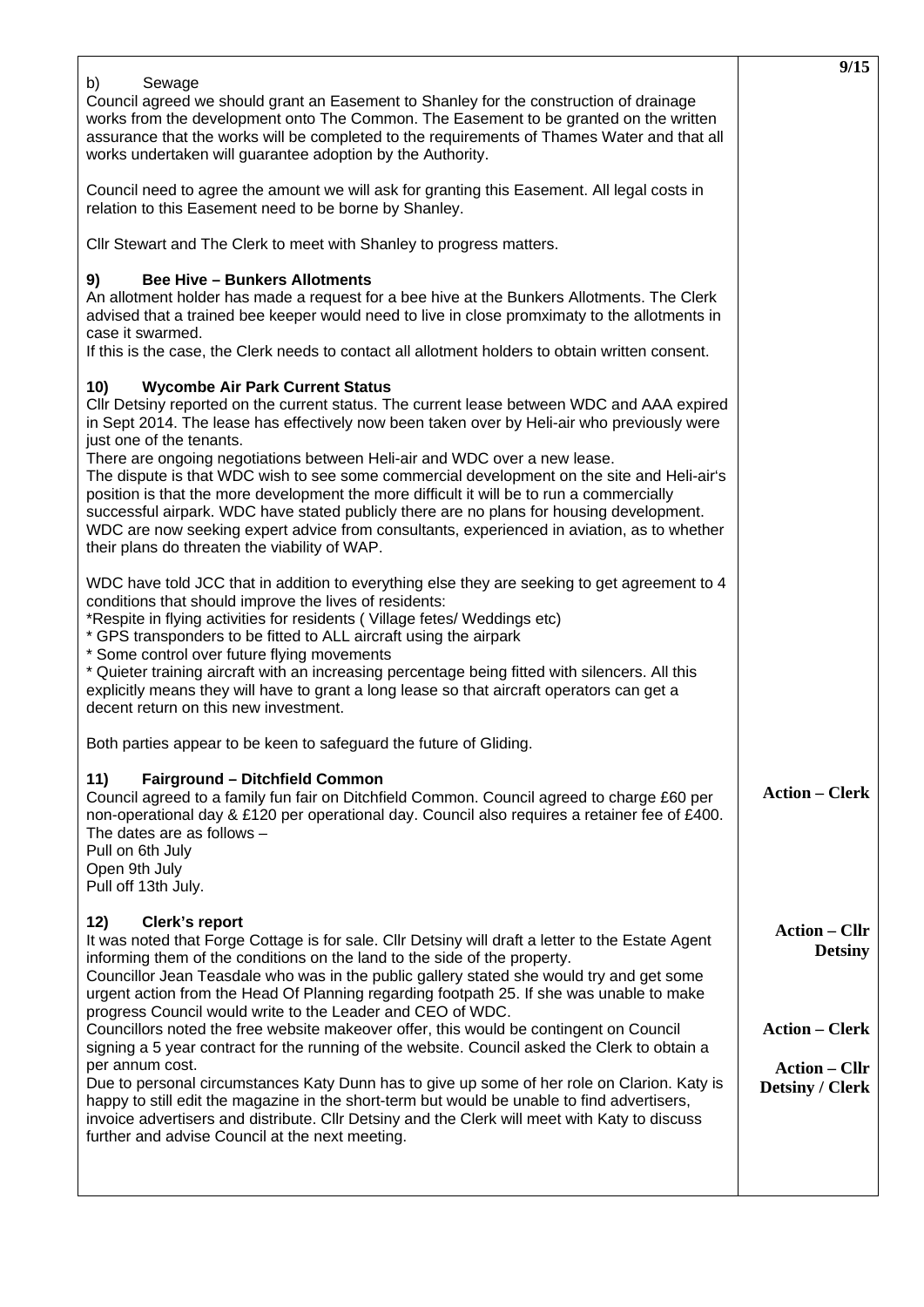| <b>Invitations to Meetings, Correspondence &amp; Reports received</b><br>13)<br>Council noted the report.                                                                                                                                                                                                                                                                                                                                                                                                                                                                                                                                                                                          | 10/15                                                                                                                                                                                                                                                                                                                                                                                             |  |
|----------------------------------------------------------------------------------------------------------------------------------------------------------------------------------------------------------------------------------------------------------------------------------------------------------------------------------------------------------------------------------------------------------------------------------------------------------------------------------------------------------------------------------------------------------------------------------------------------------------------------------------------------------------------------------------------------|---------------------------------------------------------------------------------------------------------------------------------------------------------------------------------------------------------------------------------------------------------------------------------------------------------------------------------------------------------------------------------------------------|--|
| <b>Matters raised by Councillors</b><br>14)<br>CIIr Simmons raised the issue of the poor state of the surface on Finings Road. CIIr Jean<br>Teesdale has confirmed it will be resurfaced hopefully in the Autumn.<br>Cllr Coulter has raised the issue of anti-social behaviour along footpath 25, the fence has<br>been vandalised, panels have been damaged and trellising taken off. Council asked the Clerk<br>to contact PC Danny O'Driscoll about this issue.                                                                                                                                                                                                                                | <b>Action – Clerk</b>                                                                                                                                                                                                                                                                                                                                                                             |  |
| CIIr Smith reported that there have been off-road bikers riding on the land opposite (owned by<br>the WW Estate) Slayter Road. The Clerk will contact the West Wycombe Estate re this issue.<br>Cllr Detsiny reported that the parish election is on $7th$ May. Papers must be returned by hand<br>no later than 4pm on the 9 <sup>th</sup> April.<br>CIIr Detsiny reported that The British Legion and Twinning Association are organising a lunch<br>to celebrate VE day. The lunch will be held in The Village Hall on 10th May.<br>Council have been asked if they will support this either by making a grant or taking a table for<br>10. Councillors to advise the Clerk if they can attend. | <b>Action – All</b><br><b>Action – All</b>                                                                                                                                                                                                                                                                                                                                                        |  |
| Planning: To consider new applications and receive Wycombe District Council<br>15)<br><b>Decisions and Appeals</b>                                                                                                                                                                                                                                                                                                                                                                                                                                                                                                                                                                                 | <b>Action - Clerk</b>                                                                                                                                                                                                                                                                                                                                                                             |  |
| <b>New Applications</b>                                                                                                                                                                                                                                                                                                                                                                                                                                                                                                                                                                                                                                                                            |                                                                                                                                                                                                                                                                                                                                                                                                   |  |
| Lower Court Farm<br>14/08147/FUL<br>Marlow Road Lane End                                                                                                                                                                                                                                                                                                                                                                                                                                                                                                                                                                                                                                           | Change of use of land to provide timber deck area<br>to east of dwelling (retrospective)<br>No Objection.                                                                                                                                                                                                                                                                                         |  |
| Lane End Studios High<br>15/05246/VCDN Street Lane End<br>Buckinghamshire                                                                                                                                                                                                                                                                                                                                                                                                                                                                                                                                                                                                                          | Variation of condition 8 attached to PP<br>14/05414/FUL (Change of use of rear part of<br>building from B1 (Photographic Studio) to C3<br>(Residential) with alterations to doors to create 1 x<br>3-bed dwelling) to allow the construction of the<br>pitched roof on the approved dwelling shown on<br>drawing JV/LE/22A before the expiration of 6<br>months after occupation<br>No Objection. |  |
| Orange PCS Site BUK<br>0013 Kensham Farm<br>15/05188/TCIF<br>Watercroft Lane<br>Cadmore End                                                                                                                                                                                                                                                                                                                                                                                                                                                                                                                                                                                                        | Orange PCS Site BUK 0013 Kensham Farm<br>Watercroft Lane Cadmore End<br>No Objection.                                                                                                                                                                                                                                                                                                             |  |
| 54 The Row Lane End<br>15/05449/FUL                                                                                                                                                                                                                                                                                                                                                                                                                                                                                                                                                                                                                                                                | Householder application for construction of two<br>storey rear extension and loft conversion<br>incorporating x4 new rooflights<br>No objection.                                                                                                                                                                                                                                                  |  |
| Dapplings Bullocks<br>Farm Lane Wheeler<br>15/05439/FUL<br>End                                                                                                                                                                                                                                                                                                                                                                                                                                                                                                                                                                                                                                     | Householder application for construction of single<br>storey rear extension<br>No Objection.                                                                                                                                                                                                                                                                                                      |  |
| Windy Ridge Marlow<br>15/05415/FUL<br>Road Lane End                                                                                                                                                                                                                                                                                                                                                                                                                                                                                                                                                                                                                                                | Erection of 1 x 2 bed detached bungalow on land to<br>the rear of Windy Ridge. Creation of new cross over<br>onto Marlow Road and parking area to existing<br>property.<br>No objection.                                                                                                                                                                                                          |  |
| NEXT MEETING: To confirm the next Parish Council Meeting will be held on Wednesday 1 <sup>st</sup><br>April 2015 in the Sycamore Room.                                                                                                                                                                                                                                                                                                                                                                                                                                                                                                                                                             |                                                                                                                                                                                                                                                                                                                                                                                                   |  |
| There will be an Annual Parish Meeting on Tuesday 28 <sup>th</sup> April at 7.30pm in the main hall<br>of the Lane End Village Hall.                                                                                                                                                                                                                                                                                                                                                                                                                                                                                                                                                               |                                                                                                                                                                                                                                                                                                                                                                                                   |  |